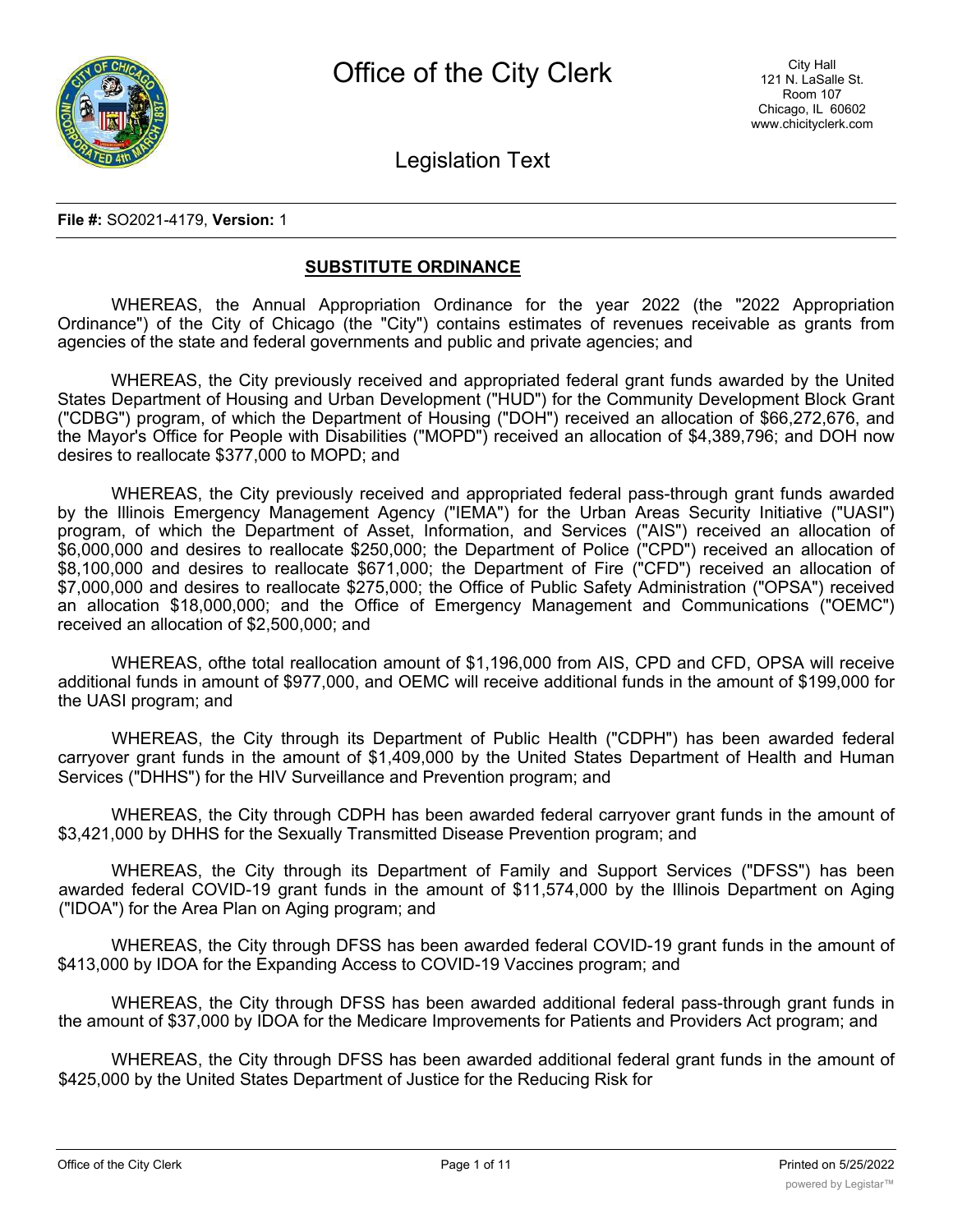Girls in the Juvenile Justice System program; and

WHEREAS, the City through OEMC has been awarded additional federal pass-through grant funds in the amount of \$69,000 by IEMA for the Emergency Management Assistance program; and

WHEREAS, the City through OEMC has been awarded additional federal pass-through grant funds in the amount of \$25,000 by IEMA for the Hazardous Materials Emergency Preparedness Grant program; and

WHEREAS, the City through CFD has been awarded additional federal grant funds in the amount of \$257,000 by the United States Department of Homeland Security for the Assistance to Firefighters program; and

WHEREAS, the City through its Department of Buildings has been awarded federal pass-through grant funds in the amount of \$229,000 by IEMA for the Hazard Mitigation Grant program; now, therefore,

BE IT ORDAINED BY THE CITY COUNCIL OF THE CITY OF CHICAGO:

SECTION 1. The amount of \$13,029,000 (not previously appropriated and representing new grant funds) and \$4,830,000 in carryover funds are hereby appropriated from Fund 925 -Grant Funds for the year 2022. The 2022 Appropriation Ordinance is hereby amended by striking the words and figures and adding the words and figures indicated in the attached Exhibit A which is hereby made a part hereof.

SECTION 2. To the extent that any ordinance, resolution, rule, order or provision of the Municipal Code of Chicago, or part thereof, is in conflict with the provisions of this ordinance, the provisions of this ordinance shall control. If any section, paragraph, clause or provision of this ordinance shall be held invalid, the invalidity of such section, paragraph, clause or provision shall not affect any of the other provisions of this ordinance.

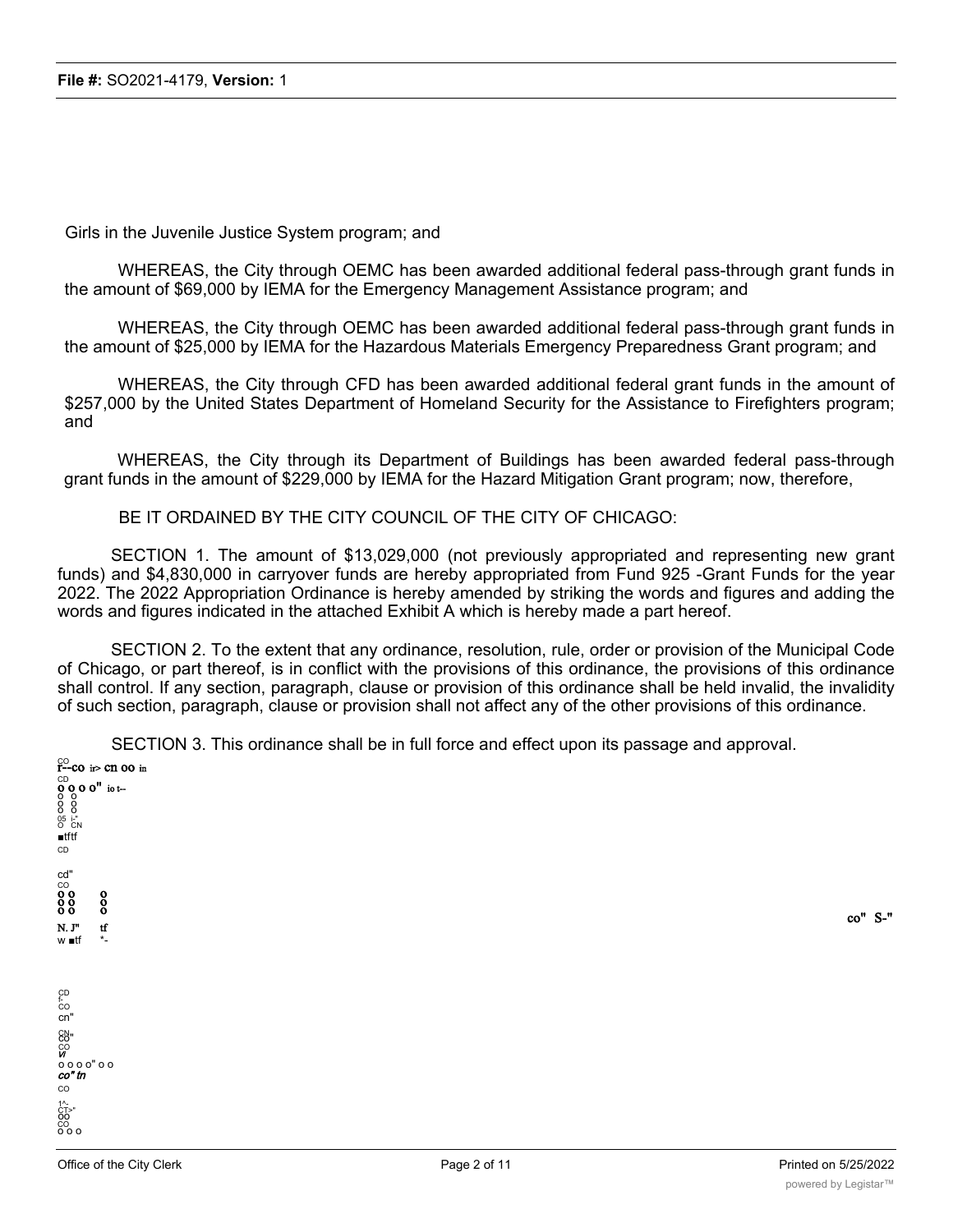

< CL UJ Q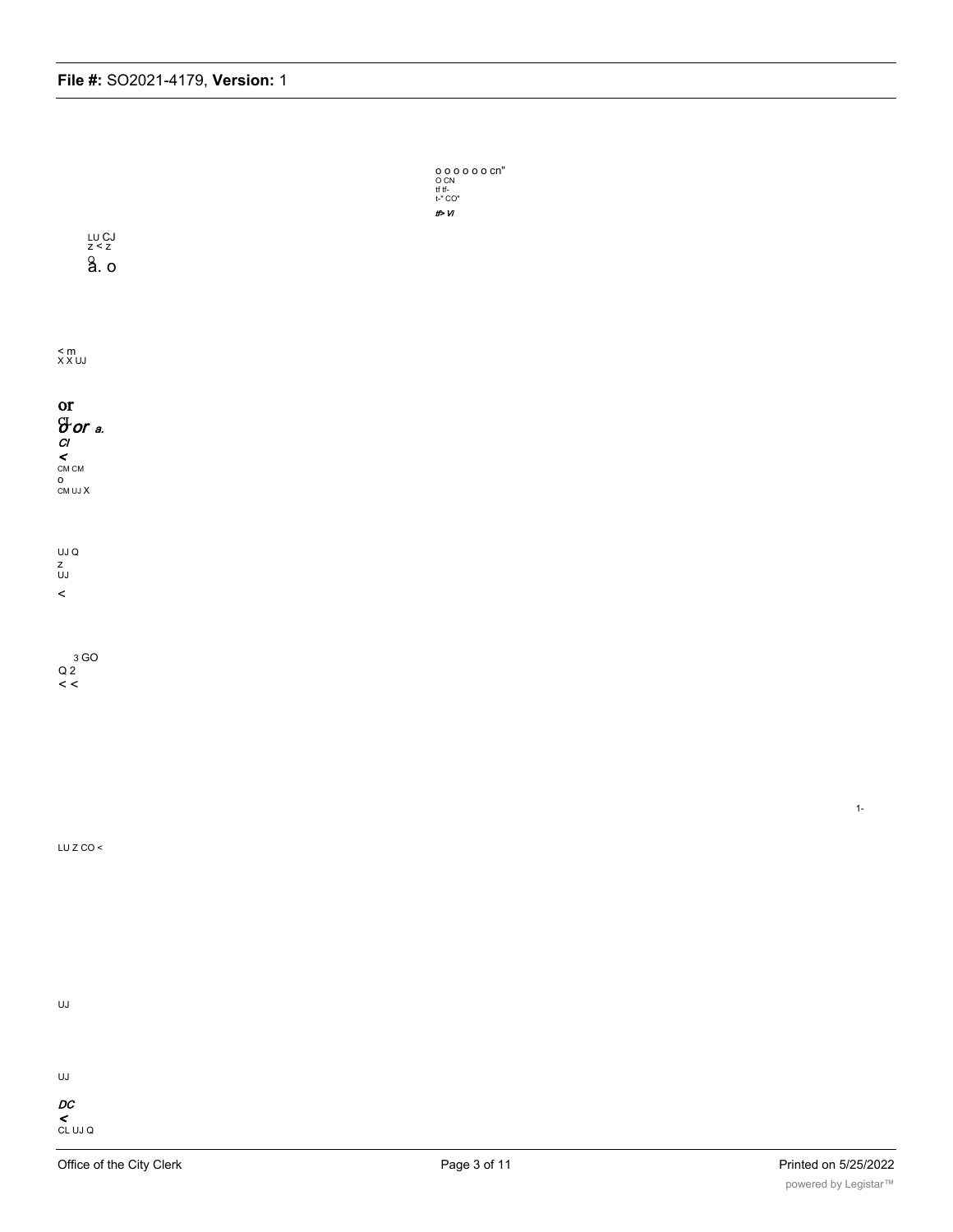$60^{\circ}$ <br>  $60^{\circ}$  o o o o o o" cm"<br>  $60^{\circ}$  fm"<br>  $60^{\circ}$  t"<br>  $60^{\circ}$  t"  $\frac{Q}{2}$  o o  $C$   $C$ <br>0) CU o o CD CD  $22$ <br>
CU CD T3 "O CU CU LL LL<br>
CU CU<br>
SI SL  $\begin{array}{c}\n0.00000\\
0.00000\\
0.0000\\
0.0000\\
0.0000\\
0.0000\\
0.0000\\
0.0000\\
0.0000\\
0.0000\\
0.0000\\
0.0000\\
0.0000\\
0.0000\\
0.0000\\
0.0000\\
0.0000\\
0.0000\\
0.0000\\
0.0000\\
0.0000\\
0.0000\\
0.0000\\
0.0000\\
0.0000\\
0.0000\\
0.$ 

Office of the City Clerk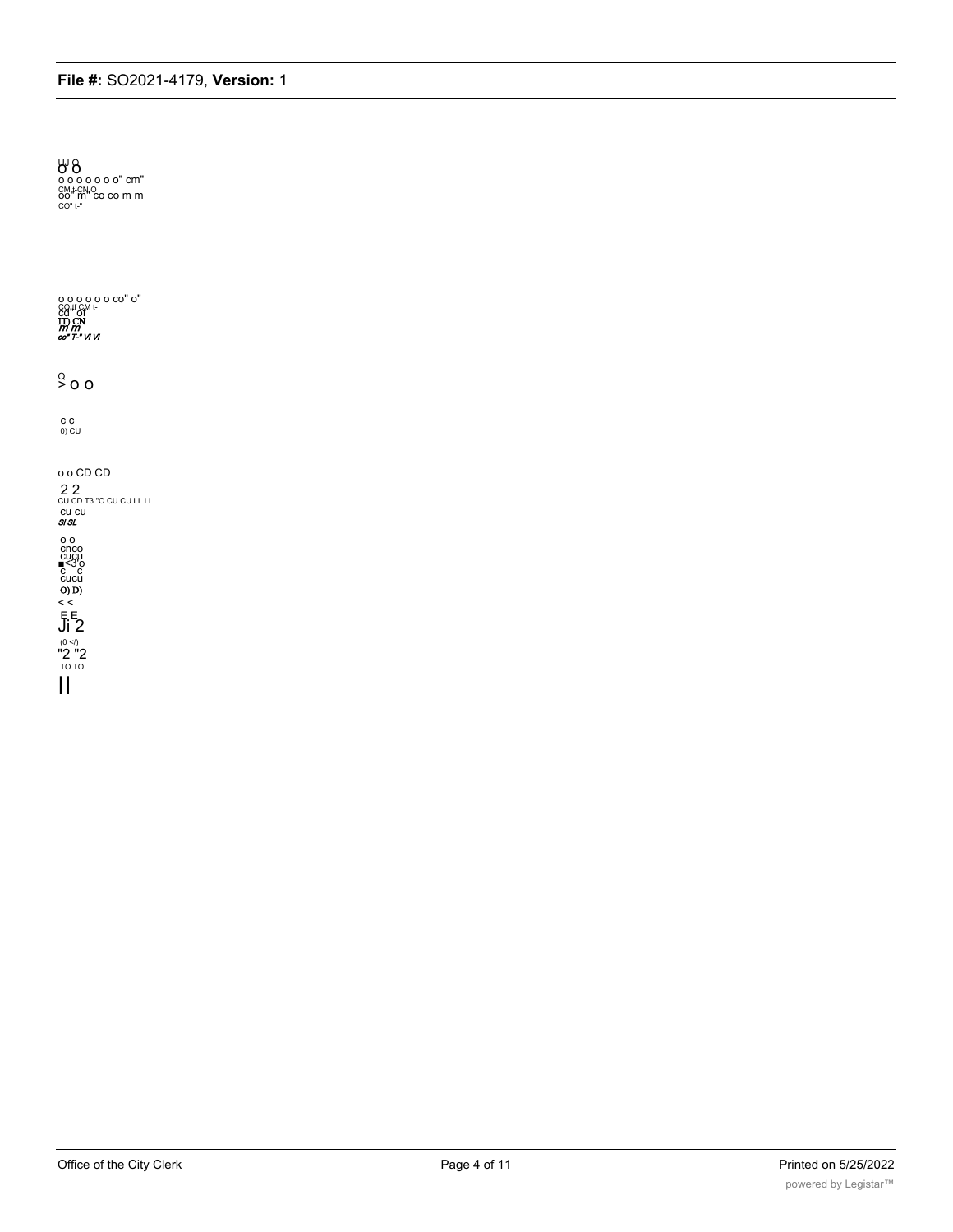10 c

LL

cd ।<br>LO CN G)

cu E TO c 2

cd

a cu a

a cu a

CO CO<br>m"<br>CT)<br>**OO If)**<br>CD

 $co$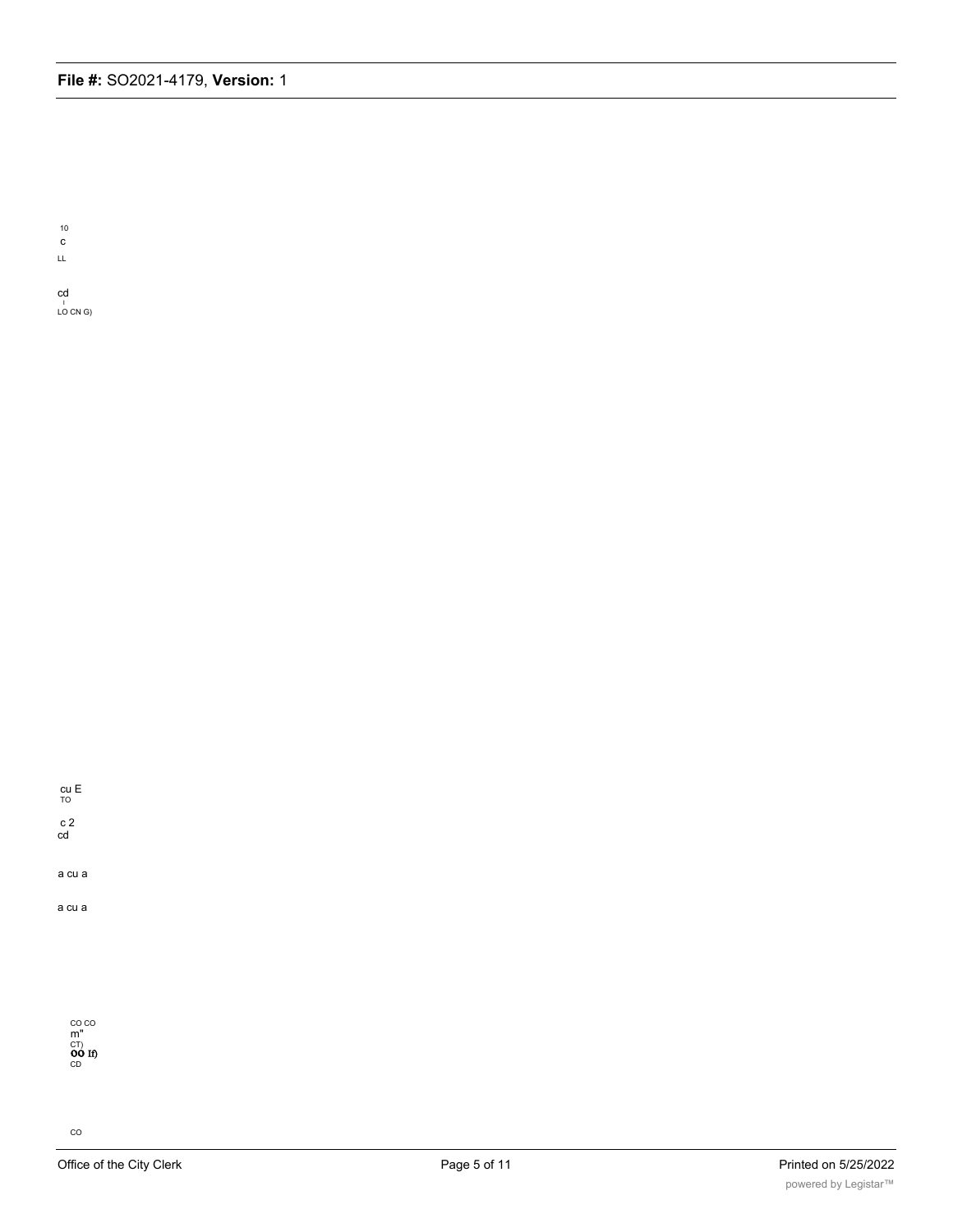r*>~*<br><sup>CD</sup><br>cn" CN cd" CO

c  $2 \nightharpoonup$ CD « o o CQ E<sub>O</sub> c<br>f<sup>cu E</sup> a><br>a> o<br>cu > cu Q

o

oj E o 001 ml

o o o o" LO m"

o o o o" o o co"

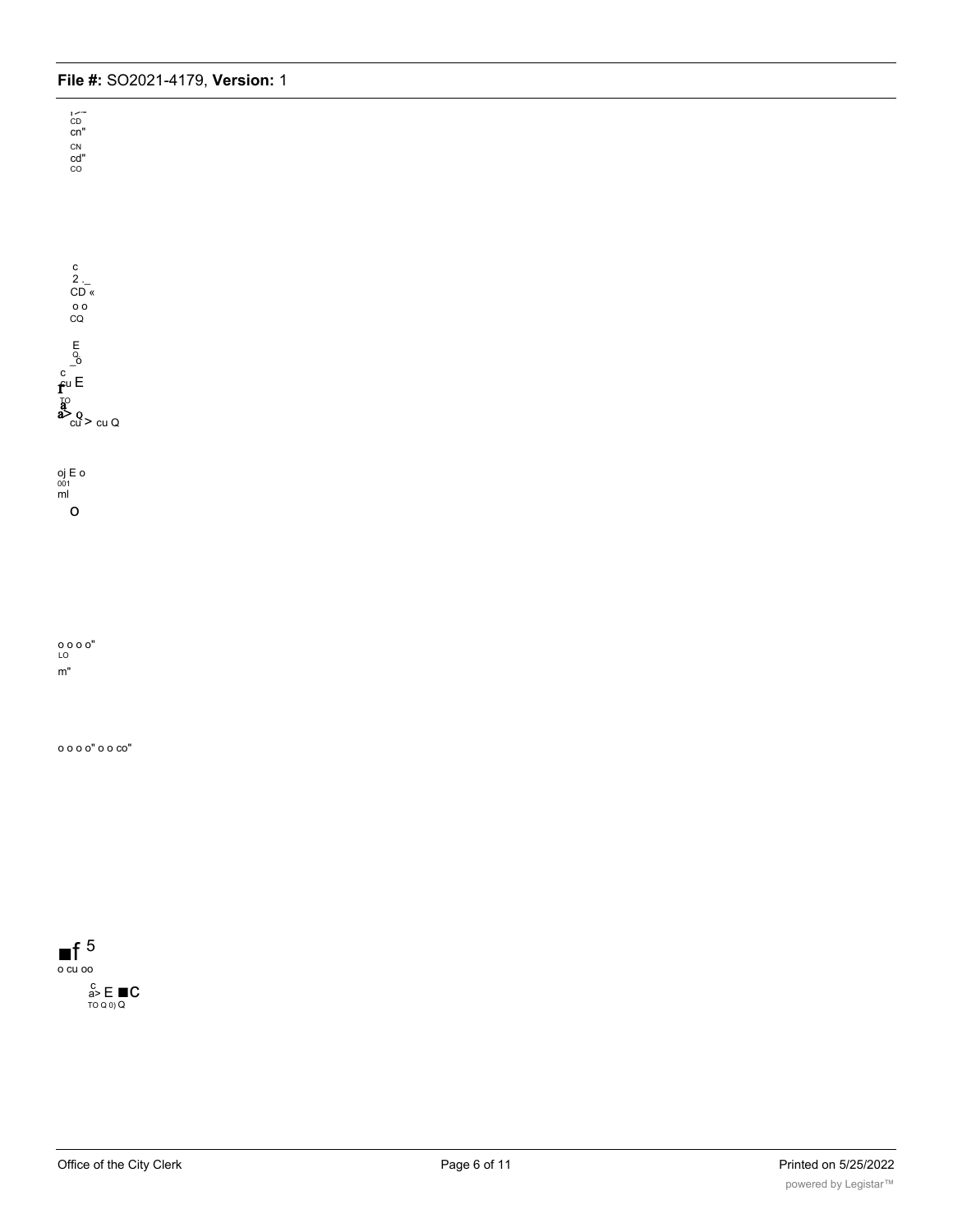

co<br>**o> r>-\_ co"**<br>co ■tf" <sO

CO 03 a>"<br>∞co<br>*∎tt" tn* 

c TO CD o o OQ c cu E a. \_o V > cu Q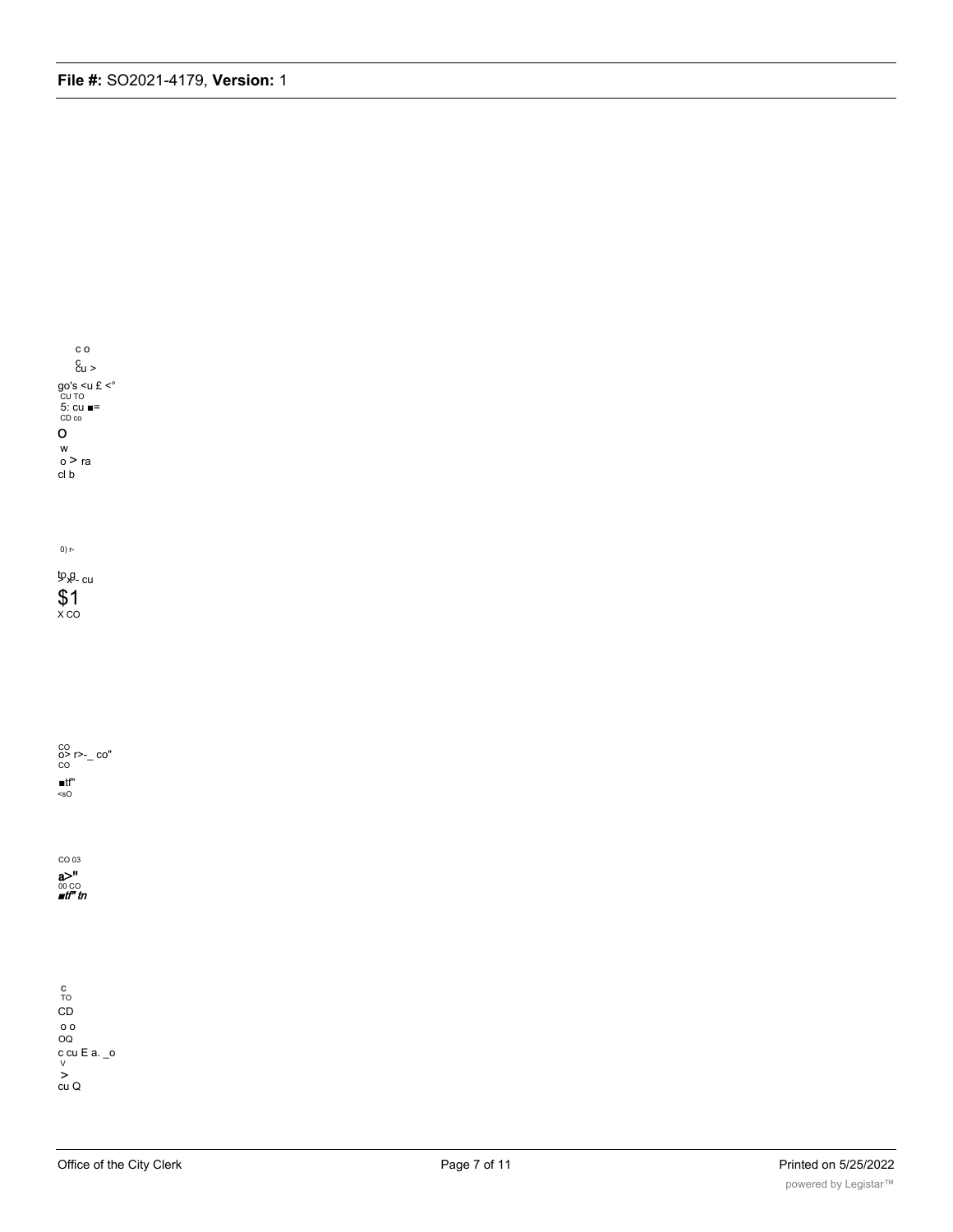

SI

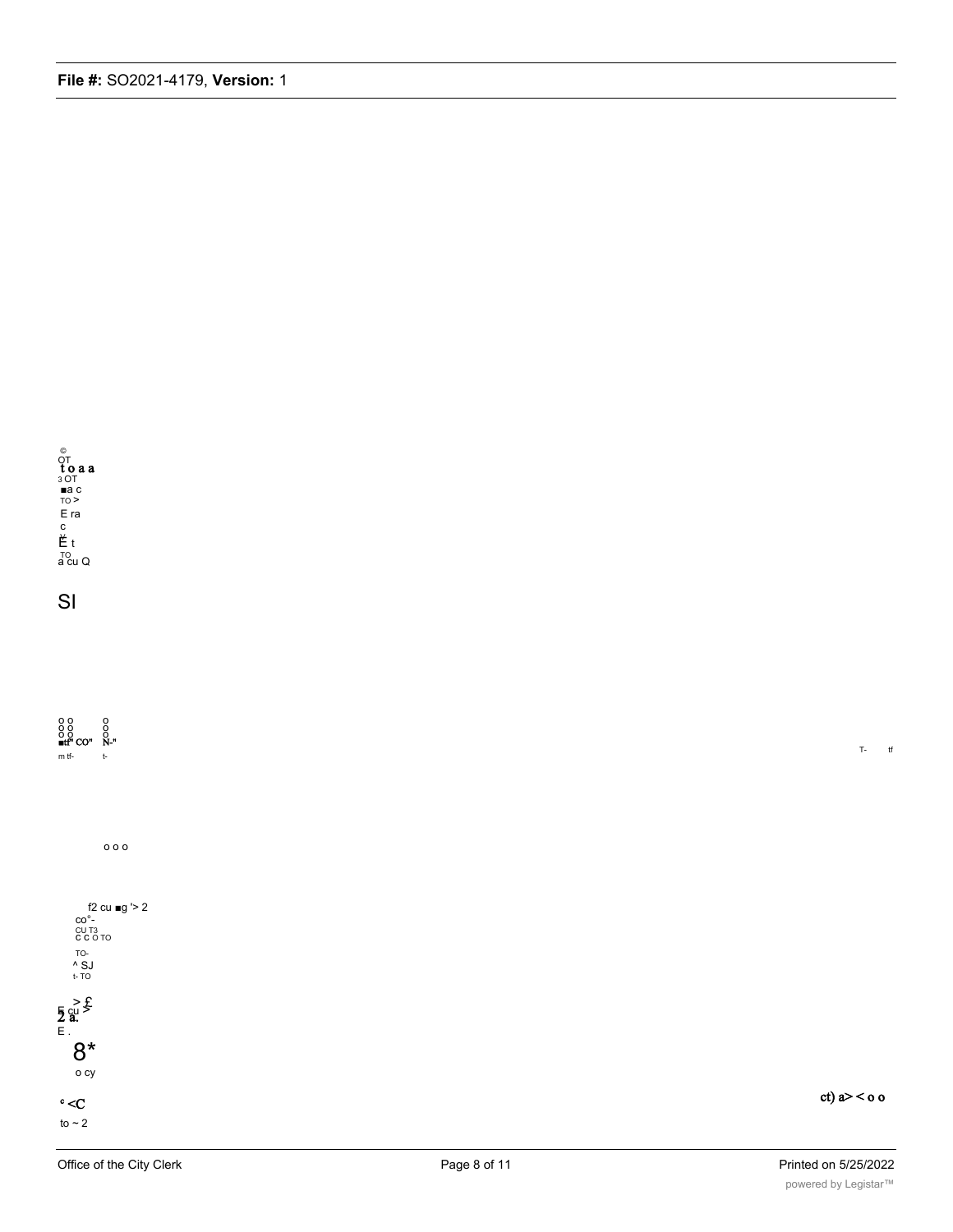*tf\* tf\**<br>
0 0 0 0 0 0 iv." m"<br>
0 CN 0 h-T-" CO"<br> *tf\*tf\**<br>
0 0 0 CN<br>
CN CN

r-" o o o •tf" CD CO o o o o o o m" cd" CN CD t- CD

o o o m"<br>cn tf<br>o<br>o o<br>o o c c co" cn ■tf<br>o o o c c co" cn ■tf

CN

CN

o o o o o o o" o" o o t- m o o o o o o o" o" m o O S-" *tf\* tf\**

o o o o" o o o o o o" o o o o in" CN CO

o<br>**≘tf" cd**<br>co o o o o o o in" cd" CN CD t- CO *CN tf\* tf\** O O O O O O N-" in" O CN O f-i-" CO" *tf\* tf\** o o o **cd"**<br><sup>CN CN</sup>

o o o in CN tf<br>O O O r-" Cn<br>CD<br>O O O O><br>CN<br>■tf N-"

< UJ

**File #:** SO2021-4179, **Version:** 1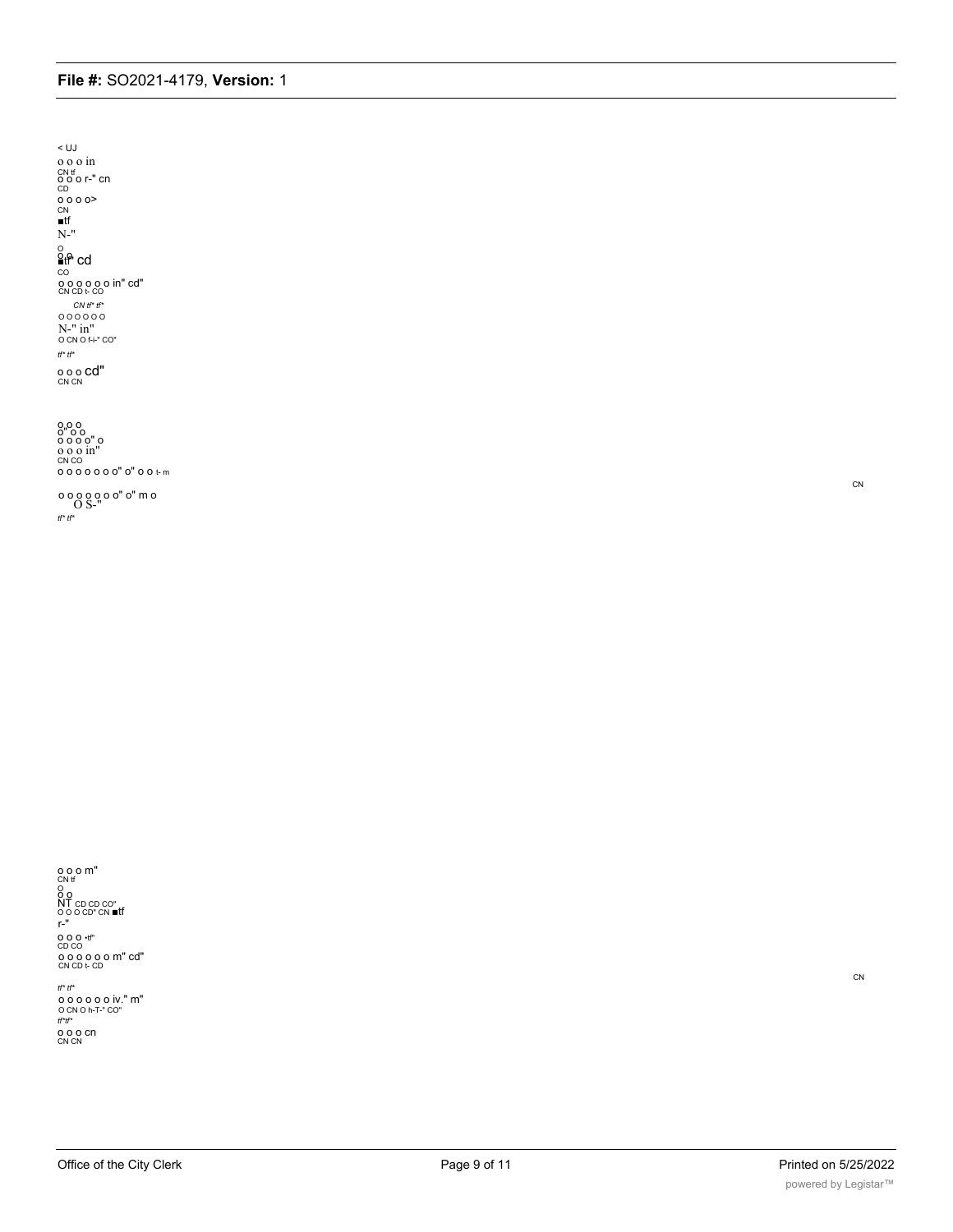$\rightarrow$  i  $T = 2$ 

CD g> E<br>
.<2 cu<br>
cr: to g>co o TJ  $cu$  $ce$ oooo" oo

 $E.I$  **no**  $\prec$ as cu ra<br>CO  $\circ$  $\sum_{3.0}$ 

 $\begin{array}{l} c\,c u\,E\,t\\ n\,a\\ 0\\ O\\ \Lambda_0 \end{array}$ CO $t\!f^{\star}$ ra o  $\overline{\vec{E}}$  E o o  $cu > \frac{1}{c}$ 2? ■c c cu  $E$  fi), o ra c ra  $\frac{10}{100}$  $cu$  $\frac{UJ}{CNCO}$ 

cu coma cu <sub>i</sub> co a. cu cu  $g\tilde{E}$  $\overline{c}$ u